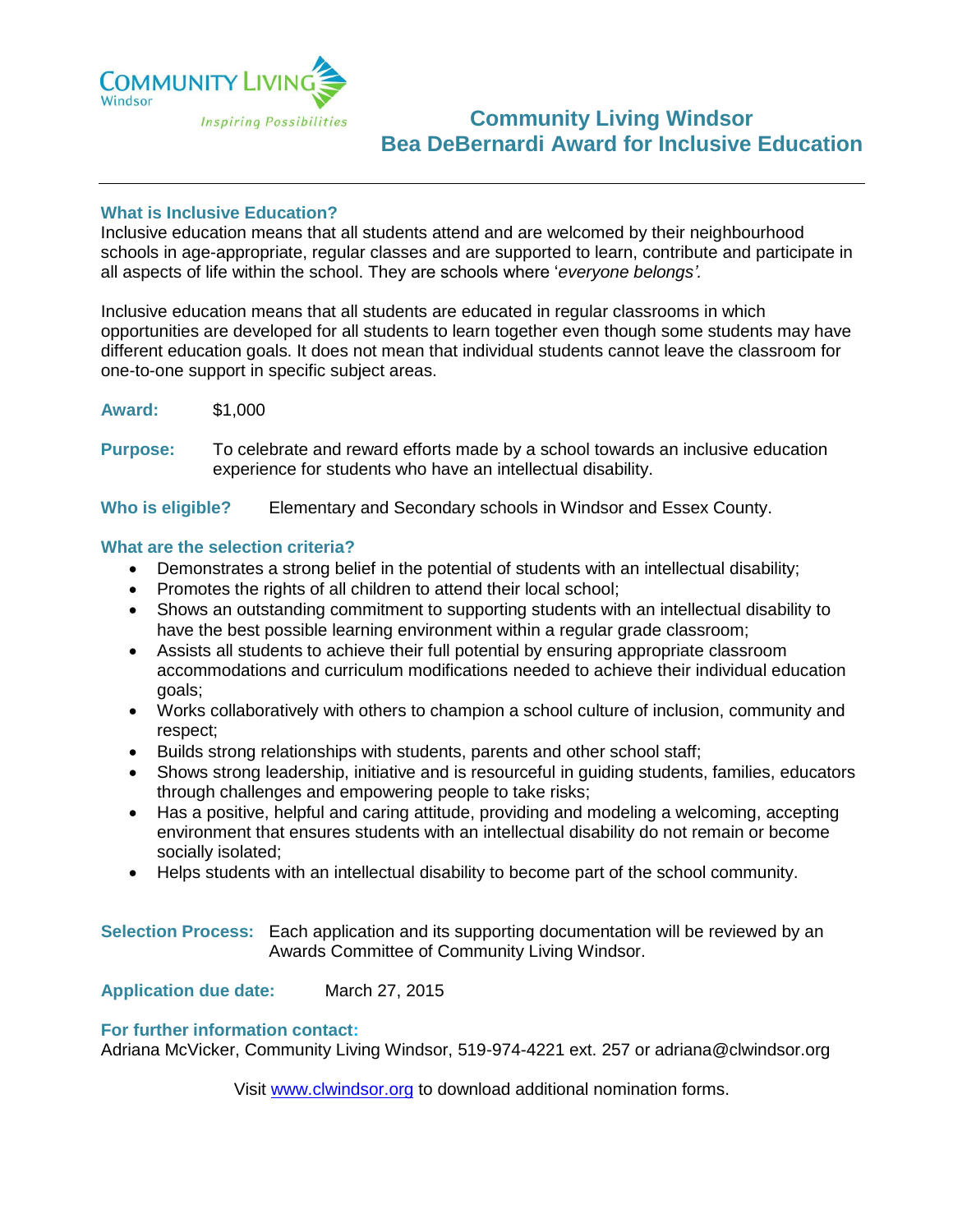

# **Community Living Windsor Bea DeBernardi Award for Inclusive Education**

## **NOMINATION FORM**

|  | Phone #: _________________________ |
|--|------------------------------------|
|  |                                    |
|  | Phone #: ______________________    |

**How has this school made significant efforts to enrich the inclusive educational experience for students with an intellectual disability?**

 **/please turn over**